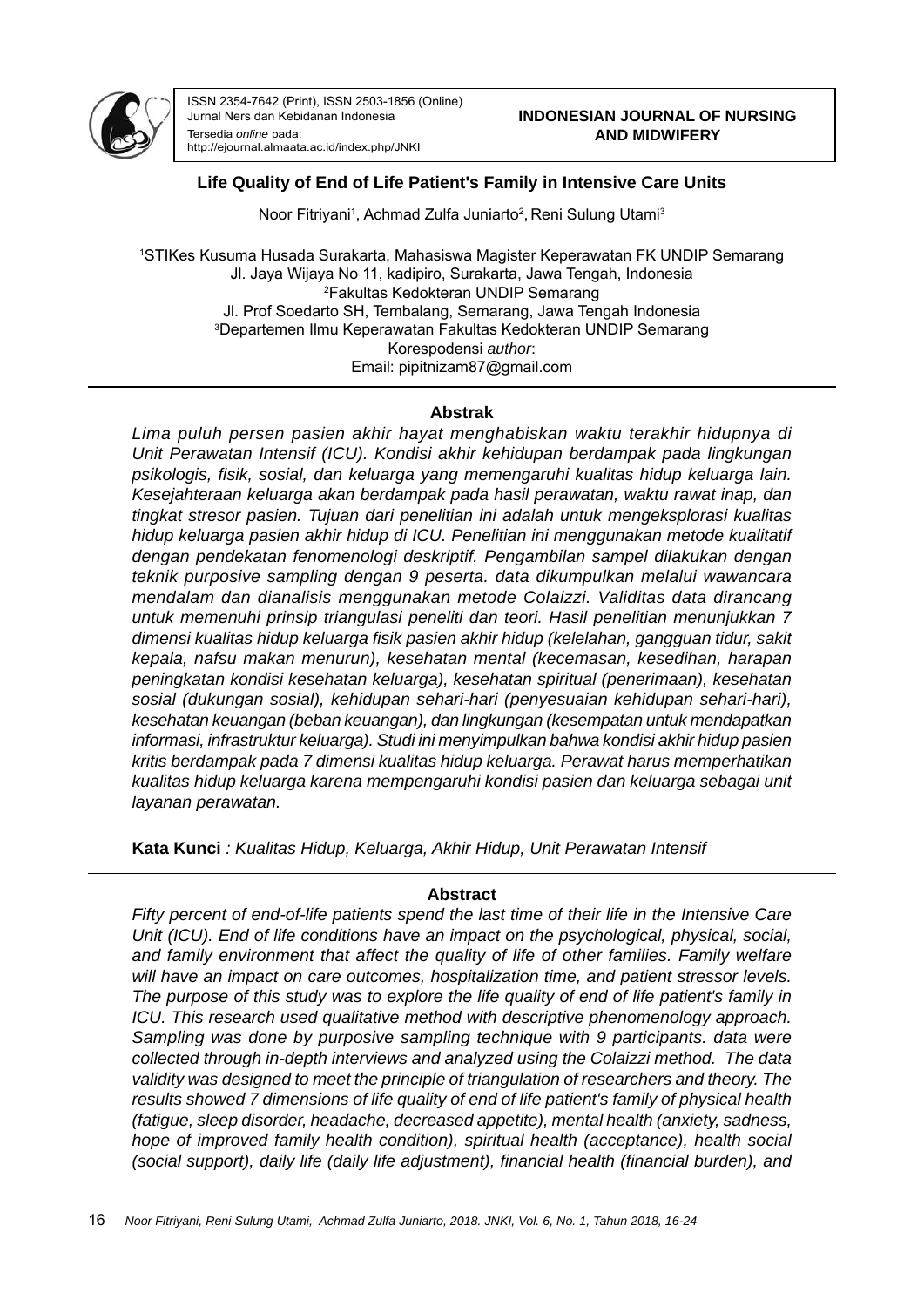*environment (opportunity to get information, family infrastructure). This study concludes that end of life condition of critical patients impacts on the 7 dimensions of family life quality. Nurses should pay attention to the family life quality because it affected the condition of the patient and family as the care service unit.*

**Keywords***: Life Quality, Family, End Of Life, Intensive Care Unit*

#### *Article info:*

*Article submitted on July 14, 2017 Articles revised on August 22, 2017 Articles received on September 22, 2017 DOI: http://dx.doi.org/10.21927/jnki.2018.6(1).16-24*

#### **INTRODUCTION**

The *end of life* patient is a condition in which a person experiences the final period of life. Medically, he/she is close to death, and the medical treatment process can not be done (1,2). The condition will create great suffering for *end of life* patients physically, psychologically, socially, and spiritually (3,5). The hospital as a place of end-life patients spends the last 90% of its life and 50% in the Intensive Care Unit (ICU) (6).

*End Of Life* care services is not only focus on the needs of patients, but also their families (7). The family plays an important role as a major provider of health care, support system, emotional bonding, and proximity for *end of life* patients  $(8 - 11)$ .

Research by Nakken N et al (12) showed that the family prosperity will impact on the family members and length of hospitalization. The application of positive coping by the family will affect the outcome of care for the better patient (13). Another impact on patients is the increased of stressor as a result of psychological disorders that occur in families (14).

Based on preliminary studies and interviews toward six families of *end of life* patients while waiting in the ICU room, they stated that their daily activities were disrupted, tired, uncomfortable, sleepless, occasionally taking medication, threatened with job loss, feeling confused, increasing financial burdens, nonfulfillment of sexual needs, and the limitations of interaction with others. When there was an explanation about the condition of the patient, the families felt anxious, sad, hopeless because of the length of hospitalization, and fear of lossing their family member.

The changes in these aspects will have an impact on the quality of family life. Research related to the life quality of *end of life* patient's family in ICU was needed to prevent of decreasing life quality of *end of life* patient's family. The purpose of this study is to analyze the life quality of the *end of life* patient's family in Intensive Care Unit (ICU).

#### **MATERIALS AND METHODS**

The research design was qualitative method with descriptive phenomenology approach. This method focused on the life quality of *end of life* patient's family. The underlying phenomenon was the physical, psychological, social, and environmental changed that occur in the *end of life* patient's family based on the experienced while waiting in the ICU room.

This research used purposive sampling technique. This technique was better to obtain of completeness, the depth of data which direct to important data sources and related to problems study (15–17). There were 9 persons as participants based on some criterias; length of hospitalization > 48 hours, main family member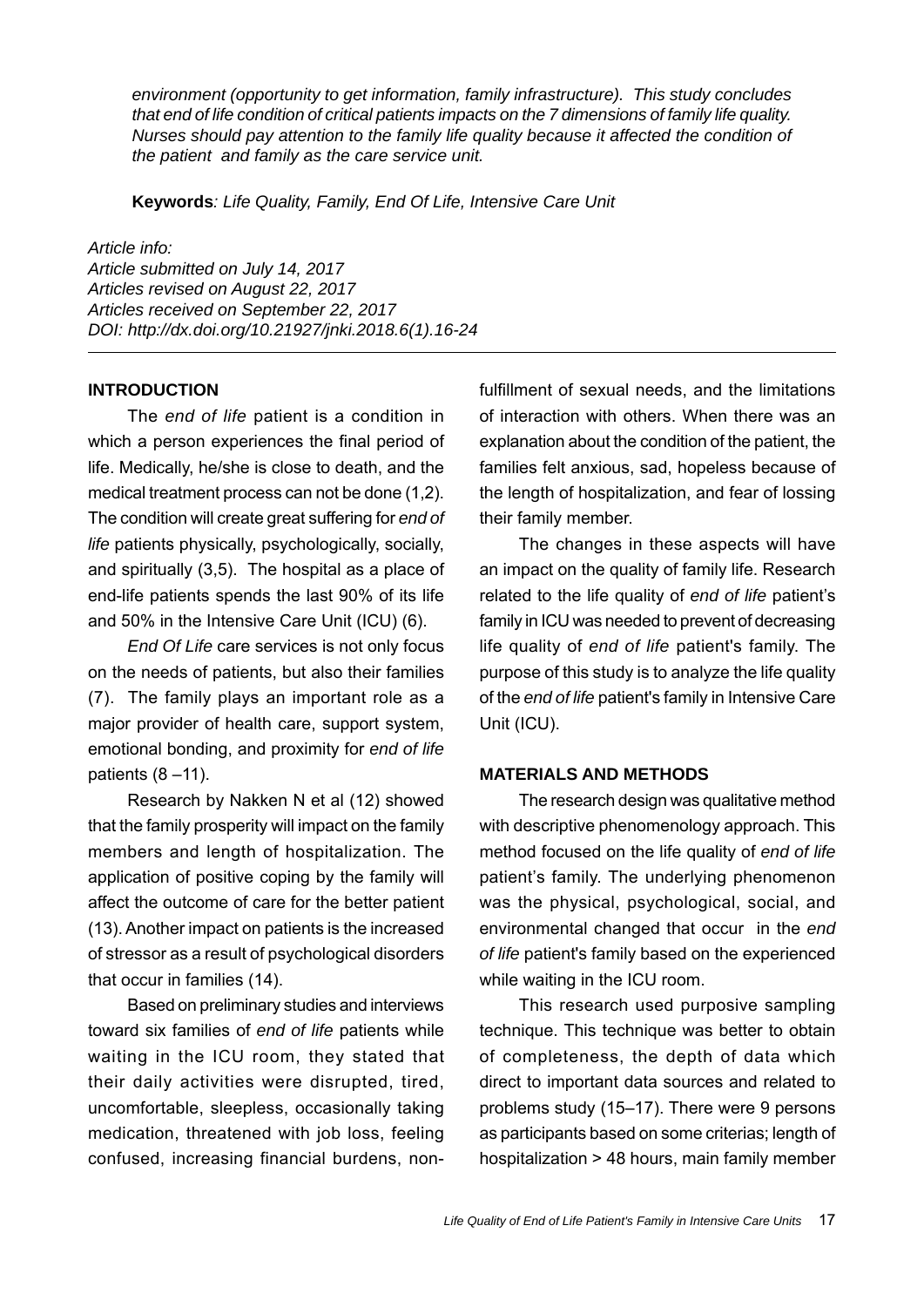of *end of life* patient, more than 18 years old, and had been waiting for the patients for  $\geq 9$  hours.

Data collection was conducted in May - June 2017. The implementation of the research was in ICU RSUD Dr. Moewardi Surakarta and Dr. Soeradji Tirtonegoro Klaten. The instruments of data collection were medical status, interview guides, stationery, and voice recorder. Colaizzi method was used to conduct data analysis. The data validity was used some criteria; creadibility, dependability, comfirmability, and tranferability (15). The technique of triangulation was used to make the result valid.

The result of interview transcripts was done by *member checking data* according to the information provided by the participants. The auditing involves mentors, palliative and intensive care experts. The observation methods were conducted to confirm what participants said and how non-verbal participants' responses being interviewed, then discussed the results with the mentors to determine the theme. In order to maintain the objectivity, it can recontact participants related to the interview's conclusions. The next stages were creating the complete explanation, clear, and systematic so that can be understood by the reader to obtain descriptions about life quality of the *end of life* patient's family in Intensive Care Unit (ICU).

# **RESULTS AND DISCUSSION The Result of Thematic Data Analysis**

The results of this study obtained 7 dimensions of the *end of life* patient's family in ICU, namely physical health, mental health, spiritual health, social health, daily life, financial health, and environment.

# 1. Physical Health Dimensions

The physical health dimension influenced the ability of individuals to perform activities. This was experienced by participants when waiting for their family member in ICU. It included

four themes, namely fatigue, sleep disorders, headache, and decreased appetite.

There were 4th and 9th participants' statements with fatique:

> "I feel tired and exhausted because the lack of rest. I waited for 24 hours. My husband has been in ICU room since 7 days ago. There was no family member can replace me waiting for my husband. Sometimes my children accompanied me, except my son who's in elementary school. "(P-4)

> "My experienced while waiting for my wife was tired ... after finishing my job, taking a shower, resting at home less than 30 minutes then came to hospital to keep my wife in here, as it continued." (P-9)

1st and 3rd participants' statements with sleep disorders:

> "I often woke up at 2 o'clock. I slept on 12 o'clock at night because of thinking her condition which was getting worse. I couldn't sleep well waiting for my wife in ICU."(P-1)

> "I just slept for 1 hour because of thinking her condition. Here, I can slept on the floor sleep, but cold because the wind from outside of the window went inside. "(P-3)

4th and 8th participants' statements with headache:

> "Sometimes, I got dizzy because of waking up irregularly." (P-4) "I felt dizzy, but healing by itself. My sleep wasn't comfy ." (P-8)

6th participant's statements with decreased appetite:

> "My appetite diminished, I was thinking of my husband health condition" (P-6)

Fatigue was felt by participants due to length of waiting for the patients during the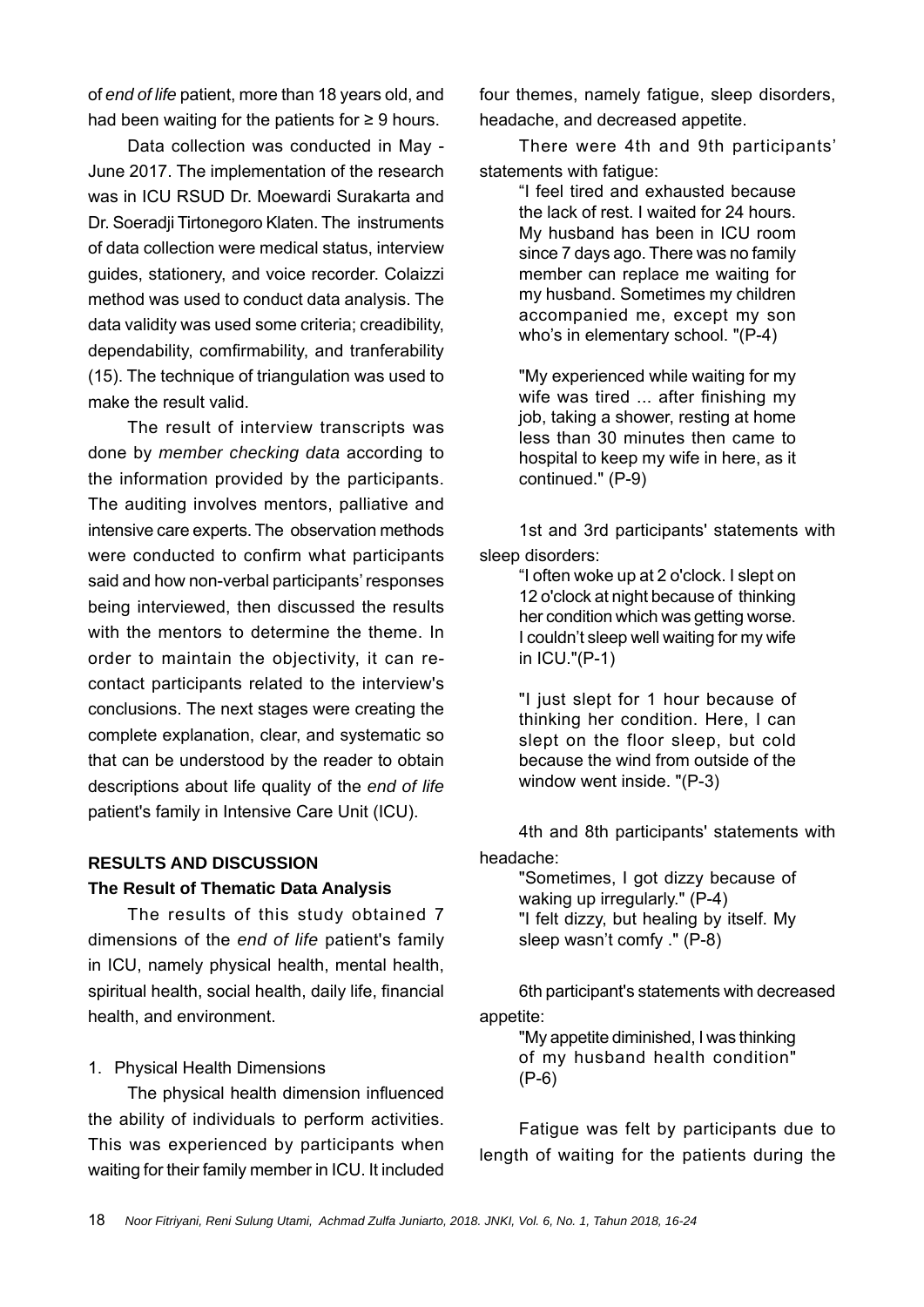treatment in the ICU. Fatigue was experienced by the patient's family in ICU as a result of limited time to have time off (18,19).

Sleeping disorders experienced by participants due to the deterioration of the patient's condition, the responsibilities that must be fulfilled in accordance with its role, inadequate environmental conditions, thinking about abandoned families, and bad premonitions. Most of families wanted to wait and take care of the patient, consequently they did not get enough time to take a rest and keep their own health. Environmental factors made the patient's family experienced sleeping disorders due to the unfamiliar environment (21).

Another symptom of a physical disorder was headache and decreased appetite. Some of the problems arised in the physical health dimensions which experienced by participants were pain, appetite and weight loss( 20,22,23 )

### 2. Mental Health Dimensions

The mental health dimension related to the individual mental which leads a person's ability to adapt. There were 3 identified themes on mental health dimensions, namely anxiety, sadness and expectations of improving patient's health conditions. There were the  $3<sup>rd</sup>$ ,  $4<sup>th</sup>$  and  $6<sup>th</sup>$  participant statements with anxiety and the taken actions:

> "Anxious, restless, and thought. If my wife has to go back to God ...... then if there was a call from ICU officer, felt anxiously. "(P-1)

> "I felt anxious because the illness was serious. Hearing the doctor said that his opportunity to save was difficult .... the percentage to death was closed .... My heart was beating so fast, *degdegan* "(P-3)

> "When thinking about my husband's current health condition, It's better for me to silent, praying as much

as I could, Allah SWT may be given strength for my husband, me and family." (P-6)

The following  $6<sup>th</sup>$  and  $7<sup>th</sup>$  participants' statements which expressed sad: " I'm sad because of my husband's condition, didn't improve." (P-6)

> "Here, I'm sad, crying, thinking of my husband. Hoping and asking Allah, my husband doesn't die. "(P-7)

The following  $6<sup>th</sup>$  participant's statements which improved patient health conditions: "I hoped my husband's health improves. The worst thing was losing my husband. I always pray and pray. Sometimes, I do *Tahajud*, praying constantly, sitting with *dhikr* and *shalawat*. I begged a miracle of health for my husband. I also tried to give holy water from *Ustadz*, smeared on his lips, rubbed on his face and his body. We pray together with *Ustadz*  (Spritual Teacher). "(P-6)

Anxiety and sadness experienced by participants due to patient's health conditions. Emotional changed was fear of losing, after getting explanation from the doctor about the condition of patient who was near from death.

The families felt anxiety and sadness because they had not been able to accept the patient's health condition and they were not ready to lose their family's member (20). The life quality will be decreased if they felt anxiety and sadness continuously( 24).

In this study, the participants' relationship was a couple (husband/wife) and child. The life partner was the closest person, act as the primary caretaker for the patient and having affective function in fulfilling the psychological needs so that it had a big effect on the life quality for the family and patient (25).

All participants said there was a hope that the patient's health condition could be improved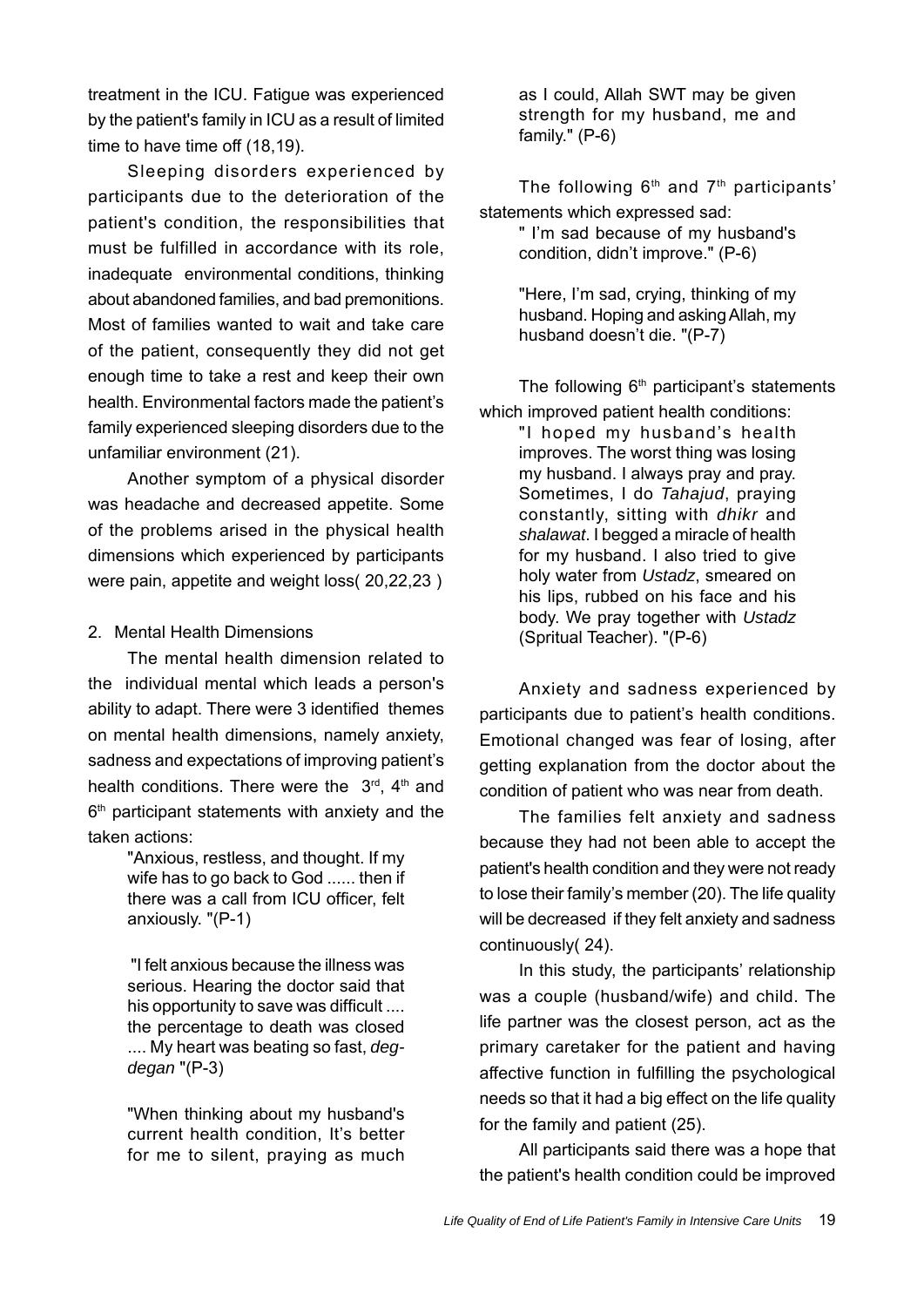through the prayed or died in good condition. Most families believed that pray can change the situation and God will deliver miracles by changing the whole situation (26). The appearance of the family's expectations of a good death to the patient and the togetherness of the family members at the end of patient's life will provide the best possible care assessment so that patients will be happy (26,27).

### 3. Spiritual Health Dimensions

The spiritual health dimension was one's experience with the *acceptance* of life. *Acceptance* theme appears on the spiritual health dimension. Feelings of *acceptance* by participants were conditions of surrender, heartfelt, mentally prepared and believe in healing. The following  $1^{st}$ ,  $5^{th}$  and  $6^{th}$  participant statements with *Acceptance*:

> "Because of age factor, surgical action was not necessarily cured her condition ..... After surgery, it could be possible of an infection." (P-1)

> "Belief, calm, and eager in life." (P-5)

> "I also tried to give holy water from Ustadz, smeared on his lips, rubbed on his face and his body. We pray together with Ustadz (Spritual Teacher). "(P-6)

The participants showed resignation to the *end of life* patient's condition and the their's trust level to the patient's healing efforts other than medical according to their belief. There was a change of self by the participants through his expression which shows the increased activity of worship.

According to Pilger C, Molzahn AE, Oliveira MP, Kusumota L(28) on the religious and spiritual dimension related to life satisfaction thus affecting the quality of one's life. Spiritual need is an important component of quality health care for patients and families, It impacts on positive thinking, loving each others, finding a meaning in life, and connecting to God (29).

## 4. Social Health Dimension

The social health dimension was the relationship between two or more individuals. social support appears in the social health dimension. The following to 1st, 4th and  $6<sup>th</sup>$ participants' expressions with *social support*:

"Alhamdulillah, until now there were some families' member want to take turns on waiting my wife. My co-worker understood my current position. There was'nt problem if I took time off..... friends and neighbors came to visit my wife. They wanted to know the progress of my wife's condition, pray, give money or food. .... my wife was active in mosque and often participated in social activities, her spiritial teacher and friends also prayed together for my wife's health. "(P-1)

"My family supported my husband's got health treatment in here. His family came here for praying and giving support to be patient and strong. Giving money, sometimes they gave 200 thousand rupiahs, sometimes more or less than its. They showed me their love. "(P-4) "... my neighbors also had time to visit and give support." (P-6)

All participants in this study received support from their family, friends, or religious groups, and found the family relationships quality improved. Social support was provided by the nearest person, so it affected the comfortable in hospital and had positive effect on *end of life* care (30,31).

# 5. Daily Life Dimension

Daily life Dimensions was an activity that individuals do in daily activities. It identified a theme on the daily life dimensions, namely: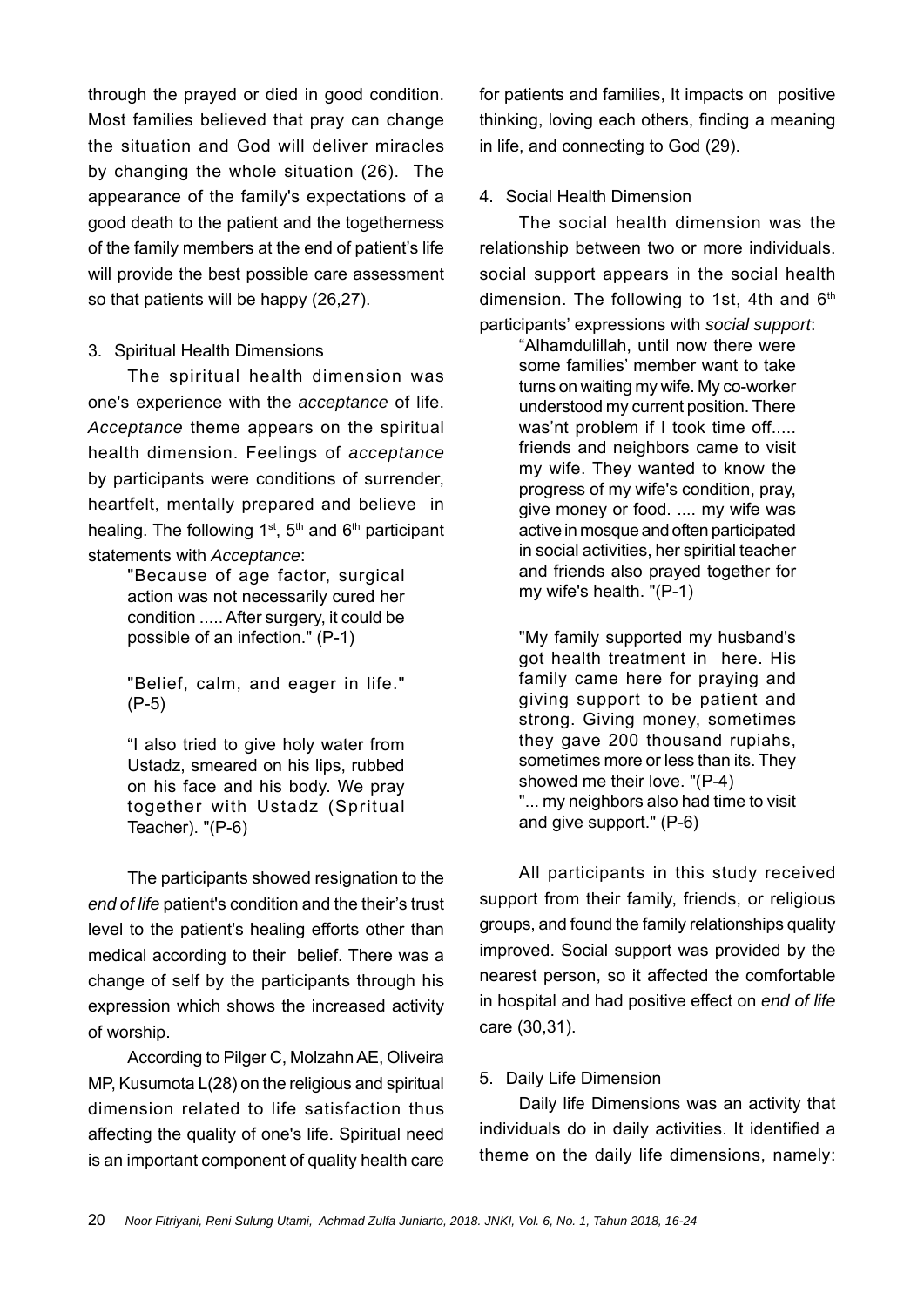adjustment of daily life. The following were 1<sup>st</sup>, 4<sup>th</sup> and  $8<sup>th</sup>$  participants' expressions with adjustment of daily life:

> "I never went home as long as my wife was in ICU. I went to hospital after finishing my work. I waited information from the inside, just sitting and lying in the waiting room, eating and bathing were done in here, and taking drugs at the pharmacy" (P-1)

> "I usually take care of my children because I'm a housewife but with this condition, I'm just waiting to hear about the condition of my husband, taking drugs, sitting praying, eating, and bathing in here." (P-4)

> ".... as long as my son is being sick in here, I stop working. Just sitting, sleeping, worshiping, and waiting for news in the waiting room "(P-8)

The participants stated that they had to leave their jobs since their family members were being hospitalized. In this study, most of their relationships was child or spouse.

The results of this study were supported by previous research by Yoon S et al(32) a change experienced by families of cancer patients with a terminal phase in Korea expressed thei inability to run activities as usual due to family social burden that has the responsibility of waiting for family members who were sick.

### 6. Financial Health Dimension

The financial health dimensions related to how individuals got financial problems. There was one theme on the financial health dimension that wass the current financial burden. The following were  $4<sup>th</sup>$ ,  $6<sup>th</sup>$  and  $8<sup>th</sup>$  participants' expressions:

> "When my son accompanied me in here, he lost his cell phone. This was a burden for me, my current economic condition is very heavy. The cost in this hospital is high enough. I do not participate BPJS so use the general cost. My husband as main worker in

my family, while I am a housewife. I have 3 children, who are in college, Senior high school, and 5th grade elementary school. I have spent much money to pay a health care in this hospital. "(P-4)

"Maybe, for entering school fee of my children, I will sell my motorcycles because it's the only one we have. If my husband dies, I wil be the head of my family. I have to work for family to live together. "(P-6)

"During this time my husband and I did not work because my parents suggested to focus on our child. The most important thing is the health of our child. I use my saving money to pay a health care in this hospital and other needs. "(P-8)

The condition of the financial burden experienced by the participants due to the relatively high cost of care in ICU room, the treated patient is the only one who works in his family, and now both of them were not working, and then they should fulfill of other needs.

The patient's condition made 80% financial burden on the family economy due to the ICU's costs, lost income, and savings. It made the current financial burden, future financial worries, and financial constraints so it was necessary to make adiustments and limitations on spending money. Similar to the conducted survey in Nigeria, financial health dimension appears on the life quality of family which caused financial burden by the *end of life* patients' condition (34).

# 7. Environmental Dimensions

The environmental dimension was the individual's residence/place which included the circumstances, facilities and infrastructure that can support their life.

There were *opportunity to get information and health care* themes on the environmental dimension. The following were  $2^{nd}$ ,  $3^{rd}$ ,  $7^{th}$  and 8<sup>th</sup> participant's expressions: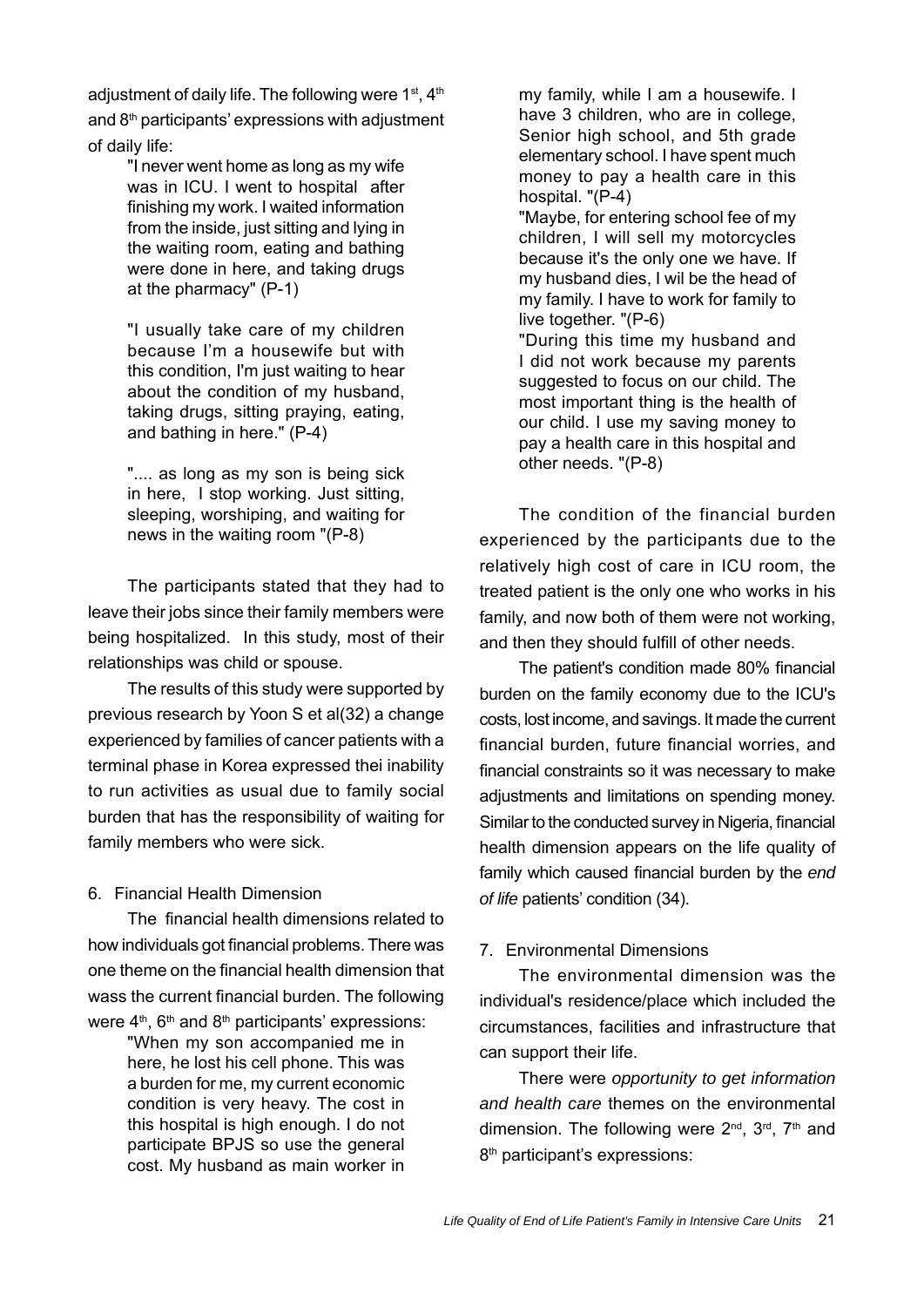"The doctor did a good job. He explained that the patient's condition was already small chance for life. "(P-2).

"Uncomfortable waiting room and jam. The toilet smelled too bad, queuing up. Many items were lost, such as money, cell phones and other goods. "(P-3)

"The information related to the development of the patient's condition and the action to be taken in treatment was presented by nurse or doctor." (P-7)

"We should ask information related to the development of the patient's condition. Sometimes the officer informs us about certain actions and not all medications should get family approval. "(P-8)

In this study, participants stated that sometimes they asked for information to the nurse / doctor related to the development or health condition of the patient. The nurse and doctor provided the same information as well as the family's approval to the treatment given to the patient, and the cost of patient's care.

Informations were needed to find out how the patient was treated medically, to know the specific facts about the progress of the patient's condition at least once. It was important to achieve the quality of service on *end of life* care (35,36).

In this study, care services provided not only for patients but also families, including the security and physical environment of hospitals. This was reinforced by Heidari MR's research; Norouzadeh R (37) from the experienced of Iranian nurses on the *end of life* patient's family in ICU, by facilitating the waiting room environment will provide comfortable sense for patient's family.

### **CONCLUSIONS AND SUGGESTIONS**

There were Identified 7 dimensions of life quality of *end of life* patient's family, namely physical health, mental health, spiritual health, social health, daily life, financial health, and environmental.

It was important for families to be able to understand the impact of problems which arised when waiting for families with *end of life* phase in the ICU. There were the role of patient's waiting substitute, doing family health checked, and taking time to rest as an effort to overcome changes in physical health conditions. Family's awareness to increase religious activities and discuss with family or the closest people to solve the mental health problems. Participated in the health insurance program to solve the financial burden for the family. Providing moral support from the family's member or the nearest person, especially in the crucial time.

Hospitals as health care providers should facilitate the family's health checked that were comfortable to rest, close to the patient, and secure physically and psychologically. Nurses, spiritual teacher and psychologicst helped families to anticipate the effects of mental health problems. The hospital should provide information to the family regarding the patient's condition, approval and action treatment to the patient, and considering the needs of the family at least once a day.

It was suggested to conduct further research through measuring and analyzing of the life quality of *end of life* patient's family.

#### **REFERENCES**

- 1. Lamont E. A demographic and prognostic approach to defining the end of life. *J Palliat Med* 2005; 8 Suppl 1: S12-21
- 2. Hui D, Nooruddin Z, Didwaniya N, Dev R, De La Cruz M, Kim SH, Kwon JH, Hutchins R, Liem C BE. Concepts and definitions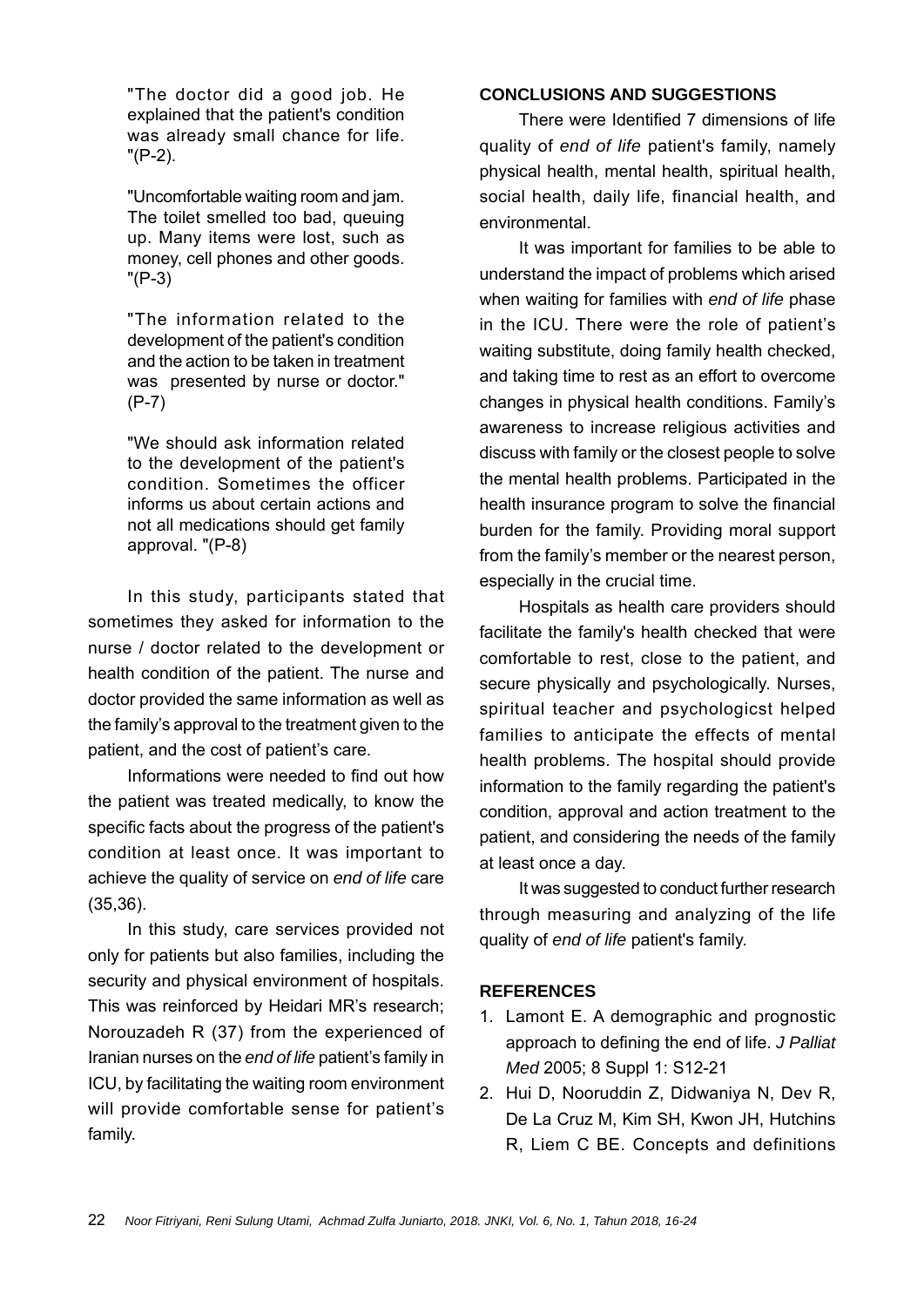for actively dying end of life, terminally ill, terminal care, and transition of care: A systematic review. *J Pain Symptom Manage* 2014; 47: 77–89

- 3. Reeman K NH. Heart failure patients thoughts and fears concerning dying. *End Life J* 2011;  $1: 1-6.$
- 4. Keegan L & Drick CA. *End of life: nursing solutions for death with dignity*. New York: Springer Publishing Company, 2011.
- 5. Thomas K. The GSF prognostic indicator guidance. *End Life Care* 2010; 4: 62–64.
- 6. Paganini MC BR. Nurses autonomy in end of life situations in intensive care units. *Nurs Ethics* 2015; 22: 803–814.
- 7. Parish K, Glaetzer K, Grbich C, Hammond L, Hegarty M MHA. Dying for attention: palliative care in the acute setting. *Aust J Adv Nurs* 2006; 24: 21–25.
- 8. Burton CR PS. Integrating palliative care within acute stroke services: developing a programme theory of patient and family needs, preferences and staff perspectives. *BMC Palliat Care* 2012; 11: 1–11.
- 9. Jacob BM, Horton C, Rance-ashley S, Field T, Patterson R, Johnson C, Saunders H, Shelton T, Miller J FC. Needs of patients family members in an intensive care unit with continuous visitation. *Fam Crit care* 2016; 25: 118–125.
- 10. Friedman MM; Bowden VR; Jones EG. *Buku ajar keperawatan keluarga: riset, teori dan praktik*. 5th ed. Jakarta: EGC, 2013.
- 11. Nies. *Community health nursing: promoting the health of population*. St. Louis: Saunders Elseiver, 2007.
- 12. Naken et.al. Family caregiving during 1-year follow-up in individuals with advanced chronic organ failure. *Nord Coll Caring Sci* 2015; 29: 734–745.
- 13. Rasmun. *Stres, koping, adaptasi teori dan pohon masalah keperawatan*. Jakarta: Sagung Seto, 2004.
- 14. Susanti R. *Menurunkan tingkat kecemasan: bentuk dukungan keluarga untuk pasien ICU*. Surabaya: UNAIR, 2015.
- 15. Afiyanti dan Rachmawati. *Metodologi penelitian kualitatif dalam riset keperawatan*. 1st ed. Jakarta: PT Raja Grafindo Persada, 2014.
- 16. Sugiyono. *Memahami penelitian kualitatif*. Jakarta: Alfabeta, 2010.
- 17. Sutopo HB. *Metodologi penelitian kualitatif: dasar teori dan terapannya dalam penelitian*. 2nd ed. Surakarta: Universitas Sebelas Maret Surakarta, 2006.
- 18. Choi J, Tate JA, Hoffman LA, Schulz R, Ren D DM. Fatigue in family caregivers of adult intensive care unit survivors. *J Pain Symptom Manage* 2014; 48: 353–363.
- 19. Bowman KF, Rose HJ DG. Families of longterm cancer survivors: health maintenance advocacy and practice. *Psycho-Oncology 14* 2005; 1017: 1008–1017.
- 20. Plakas S, Cant B TA. The experiences of families of critically ill patients in greece : a social constructionist grounded theory study. *Intensive Crit Care Nurs* 2009; 25: 10–20.
- 21. Lemiale V KN, Chaize M, Aboab J, Adrie C, Annane D et al. Health related quality of life in family members of intensive care unit patients. *J Palliat Med* 2010; 13: 1131–1137.
- 22. Lee GL, Ow MYL, Akhileswaran R, Pang GSY, Fan GKT, Goh BHH, Wong CF, Cheung YB WH. Quality of life domains important and relevant to family caregivers of advanced cancer patients in an asian population: a qualitative study. *Qual Life Res* 2015; 24: 817–828.
- 23. Yoo J, Lee J CS. Family experiences in end of life care : a literature review. *Asian Nurs Res (Korean Soc Nurs Sci)* 2008; 2: 223–234.
- 24. Bastianelli A, Giuse E CS. Changes over time in the quality of life , prolonged grief and family strain of family caregivers of patients in vegetative state : A pilot study. *J Health Psychol* 2014; 1–9.